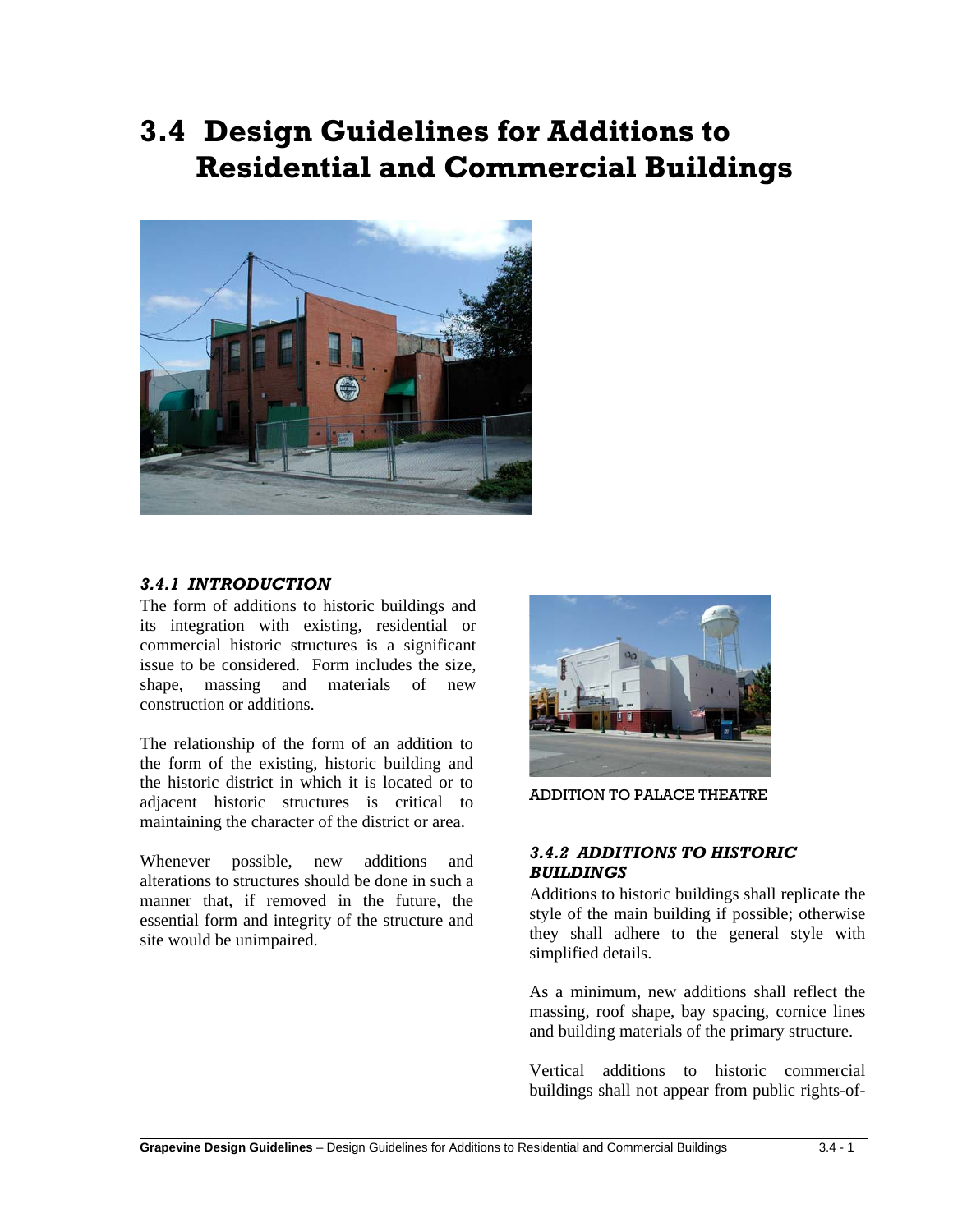way to alter the original building height.



VERTICAL ADDITION TO A COMMERCIAL BUILDING

New vertical additions should be set back from primary facades so as not to be readily apparent from the facing street.



BUILDING

 $\overline{a}$ 

When replacing elements that were originally part of a historic buildings they shall be replicated when evidence of the actual detail has been documented by photographs, drawings, or remaining physical evidence. If no evidence exists, elements typical of the architectural style may be used.

Historic photographs can provide information on the original elements of the building.

A new addition should, if at all possible, be located at the rear of the historic building. If this is not possible, the addition may be added to the side if it is recessed at least 18 inches from the historic building facade or a connection is used to separate old from new.



#### *3.4.3 MATERIALS USED IN ADDITIONS*